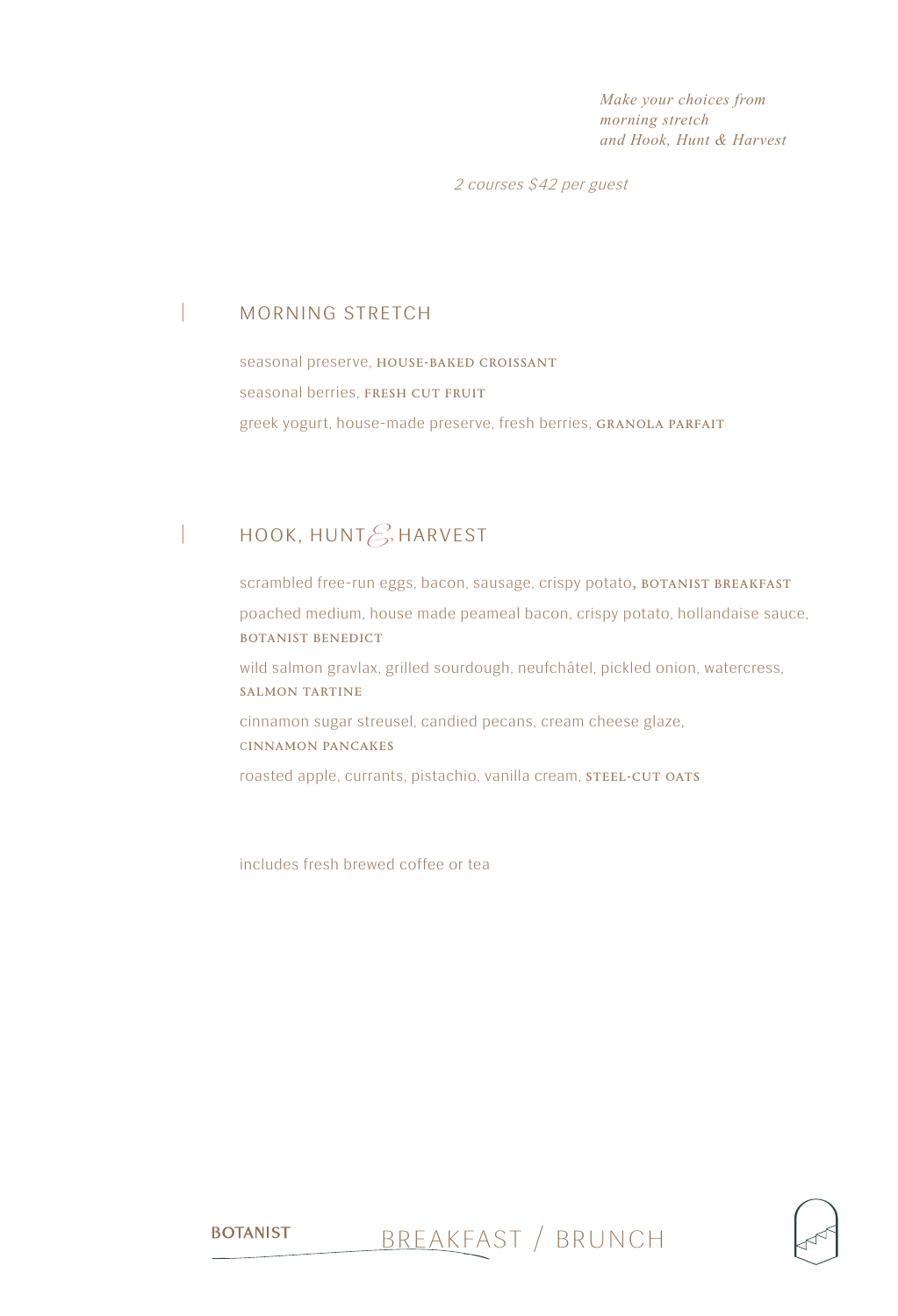*Make your choices from Graze, Hook, Hunt & Harvest and Sweet Remedies.* 

2 courses \$47 per guest 3 courses \$55 per guest

## | graze

burrata, kale, pistachio, GRILLED BEET SALAD smoked egg yolk, caper berries, parmesan, sourdough, HAND-CUT BEEF TARTARE water buffalo ricotta, duck marshmallow, cocoa nib, CHESTNUT SOUP

# | HOOK, HUNT  $\mathscr{E}$  HARVEST

potato gnocchi, taleggio, cauliflower, PAN-ROASTED FLAT IRON du puy lentil, mushroom, fennel, PAN-ROASTED SABLEFISH vegetable ragu, ricotta salata, pine nuts, basil, CAVATELLI

### | sweet remedies

**BOTANIST** 

mascarpone mousse, kataifi nest, BLACKBERRY CONSOMMÉ hazelnut whip, raspberry sorbet, milk crumble, CHOCOLATE RASPBERRY

lunch *Winter*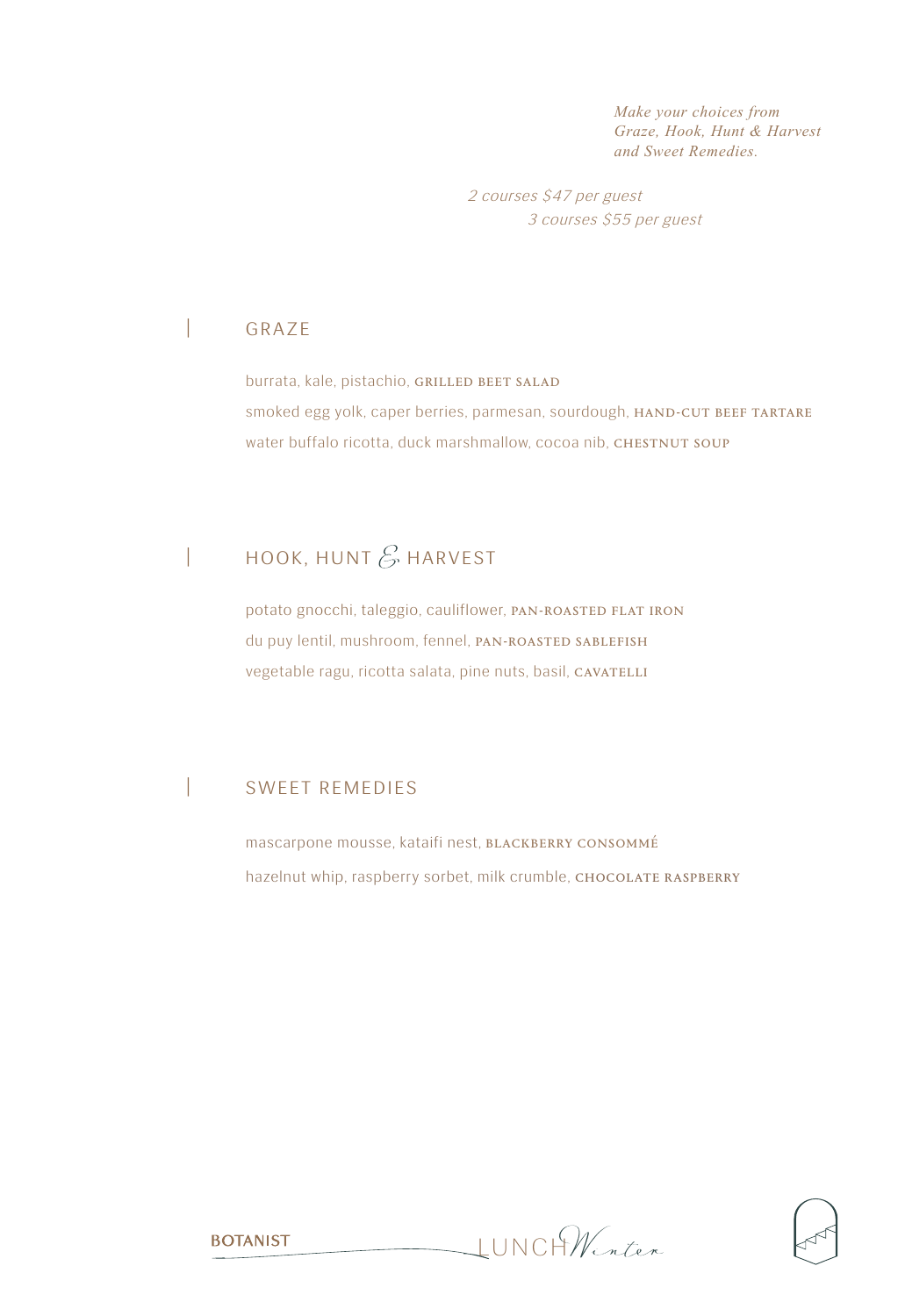*Option 1 Graze, Hook, Hunt & Harvest and Sweet Remedies.* 

3 courses \$76 per guest

### | graze

foraged mushrooms, mushroom soil, crispy piave, HAND-CUT TAGLIATELLE water buffalo ricotta, duck marshmallow, cocoa nib, CHESTNUT SOUP squash, sea buckthorn, goat cheese, CHICORY SALAD

# $\parallel$  hook, hunt  $\mathscr E$  harvest

spaghetti squash, fermented cauliflower, yuzu kosho, PAN SEARED KING SALMON wild mushrooms, seasonal vegetables, brown butter jus, 20 DAY DRY-AGED DUCK BREAST mustard spaetzle, turnips, burgundy truffles, parmesan jus, mustard crusted chicken breast

### | sweet remedies

ginger sponge, pistachio crémeux, sesame, orange, ginger ice cream, ginger pistachio

mascarpone mousse, kataifi nest, BLACKBERRY CONSOMMÉ

dinner *Winter*